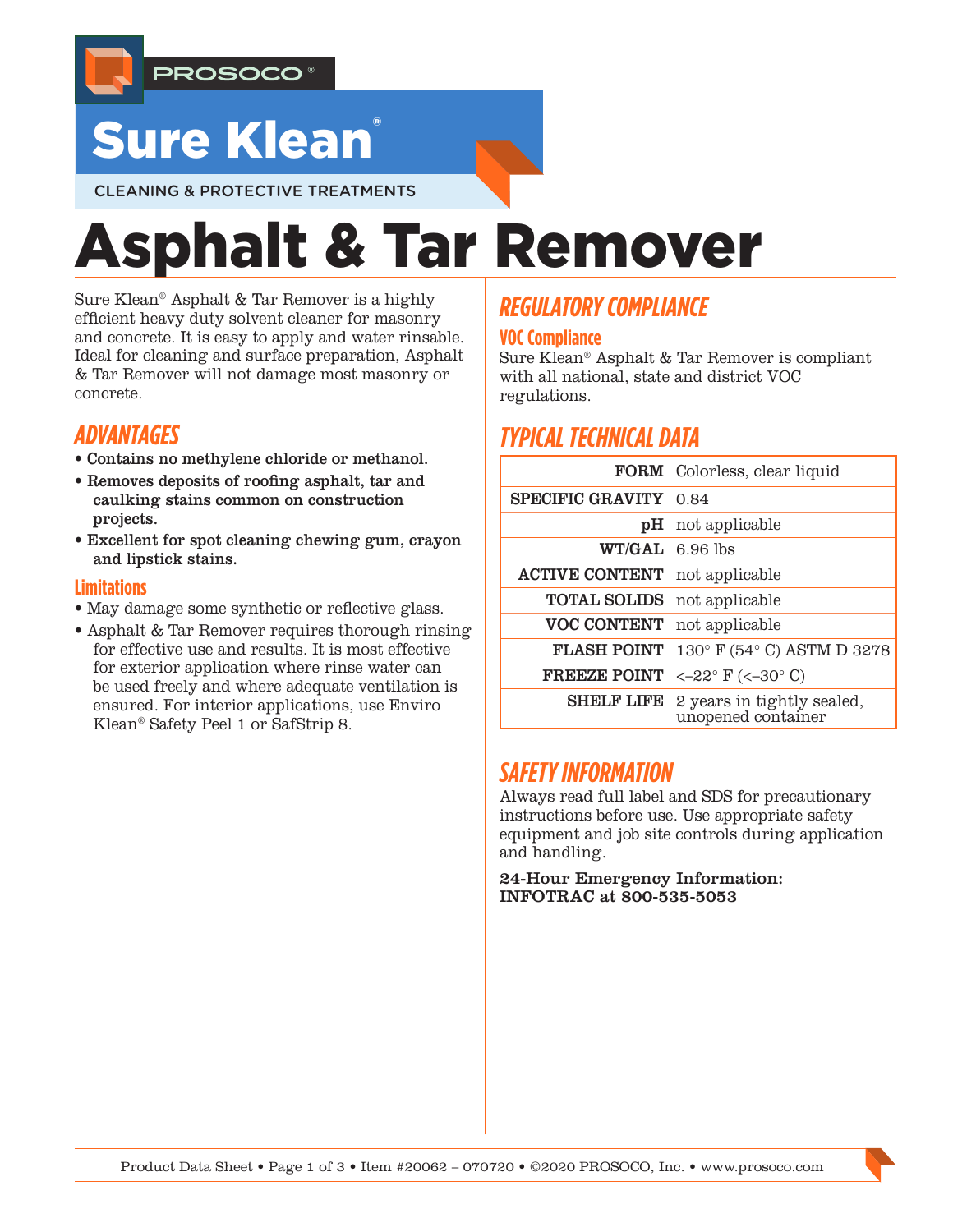### **Product Data Sheet Sure Klean® Asphalt & Tar Remover**

## *PREPARATION*

Protect people, vehicles, property and all solventsensitive surfaces from contact with cleaner, rinse water, wind drift and fumes. Divert or protect auto and foot traffic.

Fill all cracks and voids to prevent penetration of fumes into building.

Do not discharge rinse water into sewers and waterways.

Some glass and metal finishes installed in recent years may be damaged by Asphalt & Tar Remover. Test or protect if necessary. Asphalt & Tar Remover may damage synthetic finishes (such as window gaskets, caulking, sealants, acrylic or polycarbonate sheeting, reflective films, and plastic), wood, roofing materials, paint and all solvent-sensitive surfaces. If such items are to remain in place, protect before overall application. Sure Klean® Strippable Masking is not appropriate for use with this product.

Recommended for these substrates. Always test.

| $\mu$ and $\mu$ and $\mu$ and $\mu$ and $\mu$ and $\mu$ and $\mu$ and $\mu$ and $\mu$<br>Coverage is in sq.ft./m. per gallon. |                                                                   |                                 |                           |
|-------------------------------------------------------------------------------------------------------------------------------|-------------------------------------------------------------------|---------------------------------|---------------------------|
| Substrate                                                                                                                     | Type                                                              | Use?                            | Coverage                  |
| Architectural<br>Concrete<br><b>Block</b>                                                                                     | Burnished<br>Smooth<br>Split-faced<br>Ribbed                      | yes<br>yes<br>yes<br>yes        | $100$ sq.ft.<br>$9$ sq.m. |
| Concrete                                                                                                                      | <b>Brick</b><br>Tile<br>Precast Panels<br>Payers<br>Cast-in-place | yes<br>yes<br>yes<br>yes<br>yes | $100$ sq.ft.<br>$9$ sq.m. |
| <b>Fired Clay</b>                                                                                                             | <b>Brick</b><br>Tile<br>Terra Cotta (unglazed)<br>Pavers          | yes<br>yes<br>yes<br>yes        | $100$ sq.ft.<br>$9$ sq.m. |
| Marble,<br>Travertine,<br>Limestone                                                                                           | Polished                                                          | yes                             | $100$ sq.ft.<br>$9$ sq.m. |
|                                                                                                                               | Unpolished                                                        | yes                             |                           |
| Granite                                                                                                                       | Polished                                                          | yes                             | $100$ sq.ft.<br>$9$ sq.m. |
|                                                                                                                               | Unpolished                                                        | yes                             |                           |
| Sandstone                                                                                                                     | Unpolished                                                        | yes                             | $100$ sq.ft.<br>$9$ sq.m. |
| Slate                                                                                                                         | Unpolished                                                        | yes                             | $100$ sq.ft.<br>$9$ sq.m. |
| Always test to ensure desired results. Coverage estimates<br>depend on surface texture and porosity.                          |                                                                   |                                 |                           |

Ensure fresh air entry and cross ventilation. Extinguish all flames, pilot lights and other potential sources of ignition during use and until all vapors are gone. When applying to exteriors of occupied buildings make sure all windows, exterior intakes and air conditioning vents are covered and air handling equipment is shut down.

#### **Surface and Air Temperature**

Best air and masonry surface temperatures for cleaning are  $40^{\circ}$  F ( $4^{\circ}$  C) or above. Cleaning when temperatures are below freezing or will be overnight may harm masonry. If temperatures have been below freezing, let masonry thaw.

#### **Equipment**

Asphalt & Tar Remover can be applied with a brush or low-pressure (50 psi max) spray equipment equipped with solvent-resistant hoses and gaskets to avoid discoloration. Do not apply Asphalt & Tar Remover with pressure spray above 50 psi. This drives the cleaner deep into the surface, making thorough rinse difficult.

Rinse with enough water and pressure to flush spent cleaner and dissolved soiling from the masonry surface and surface pores without damage. Inadequate rinsing leaves residues which may stain the cleaned surface.

Masonry-washing equipment generating 400–1000 psi with a water flow rate of 6–8 gallons per minute is the best water/pressure combination for rinsing porous masonry. Use a 15–45° fan spray tip. Heated water (150–180° F; 65–82° C) may improve cleaning efficiency. Use adjustable equipment for reducing water flow-rates and rinsing pressure as needed for sensitive surfaces.

Rinsing pressures greater than 1000 psi and fan spray tips smaller than 15° may permanently damage sensitive masonry. Water flow-rates less than 6 gallons per minute may reduce cleaning productivity and contribute to uneven cleaning results.

#### **Storage and Handling**

Store in a cool, dry place away from potential ignition sources. Keep tightly closed when not dispensing. Do not alter or mix with other chemicals. Published shelf life assumes upright storage of factory-sealed containers in a dry place. Maintain temperature of 45–100° F (7–38° C). Do not double stack pallets. Dispose of unused product and container in accordance with local, state and federal regulations.